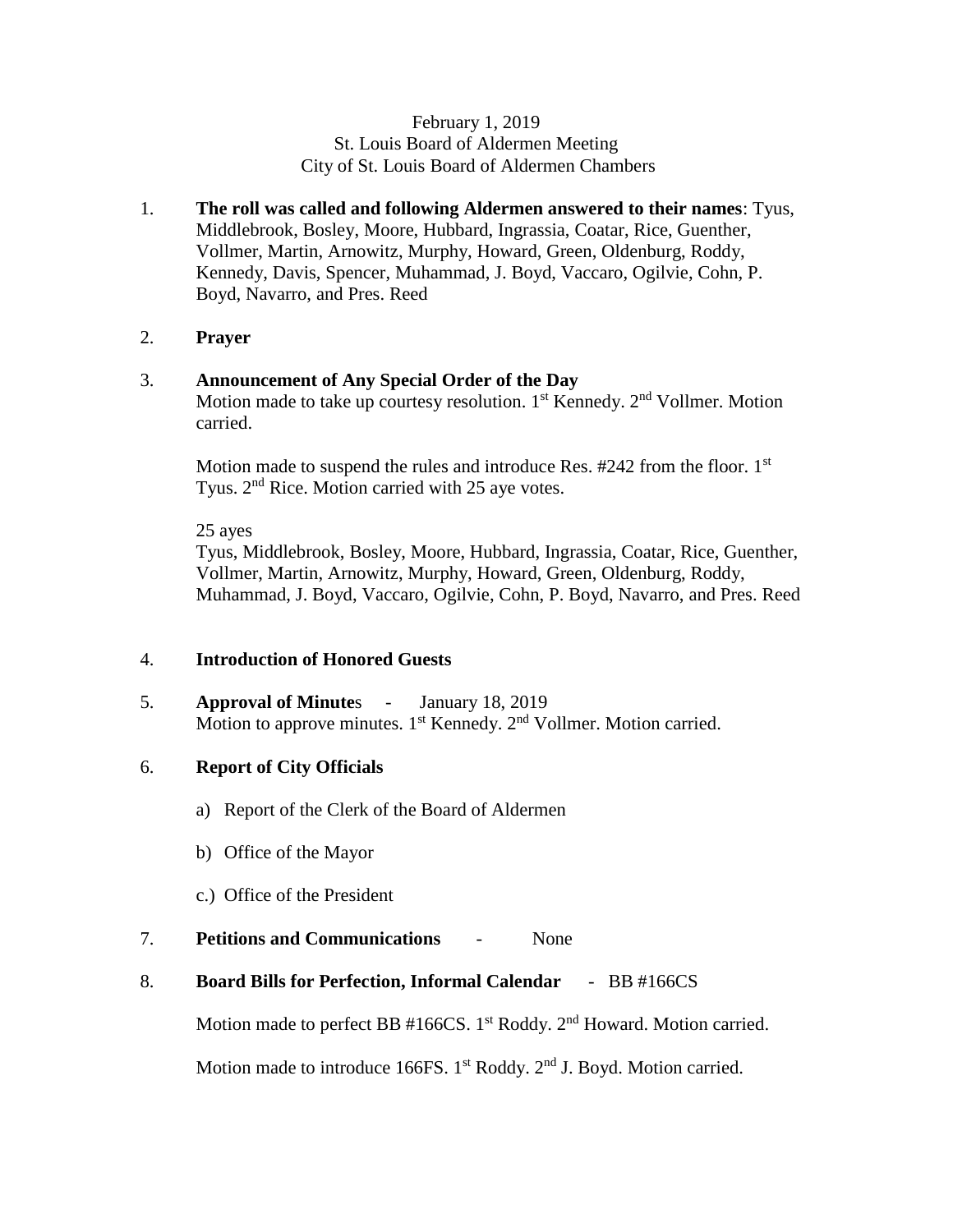Motion made to perfect BB #166FS.  $1<sup>st</sup>$  Roddy.  $2<sup>nd</sup>$  Cohn. Motion carried with 18 ayes, 8 noes.

18 ayes

Hubbard, Ingrassia, Coatar, Guenther, Vollmer, Martin, Murphy, Howard, Oldenburg, Roddy, Davis, Spencer, J. Boyd, Vaccaro, Ogilvie, P. Boyd, Navarro, and Pres. Reed

8 noes Tyus, Middlebrook, Bosley, Moore, Rice, Green, Muhammad, and Cohn

## 9. **Board Bills for Third Reading, Informal Calendar**

- 10. **Resolutions, Informal Calendar** None
- 11. **First Reading of Board Bills** None
- 12. **Reference to Committee of Board Bills, Resolutions, Mayoral Appointments** Convention and Tourism:

Engrossment, Rules and Resolutions:

Health and Human Services:

Housing, Urban Development and Zoning:

Legislation:

Neighborhood Development:

Parks and Environmental Matters:

Personnel and Administration:

Public Employees:

Public Safety:

Public Utilities:

Streets, Traffic and Refuse:

Transportation and Commerce:

Ways and Means: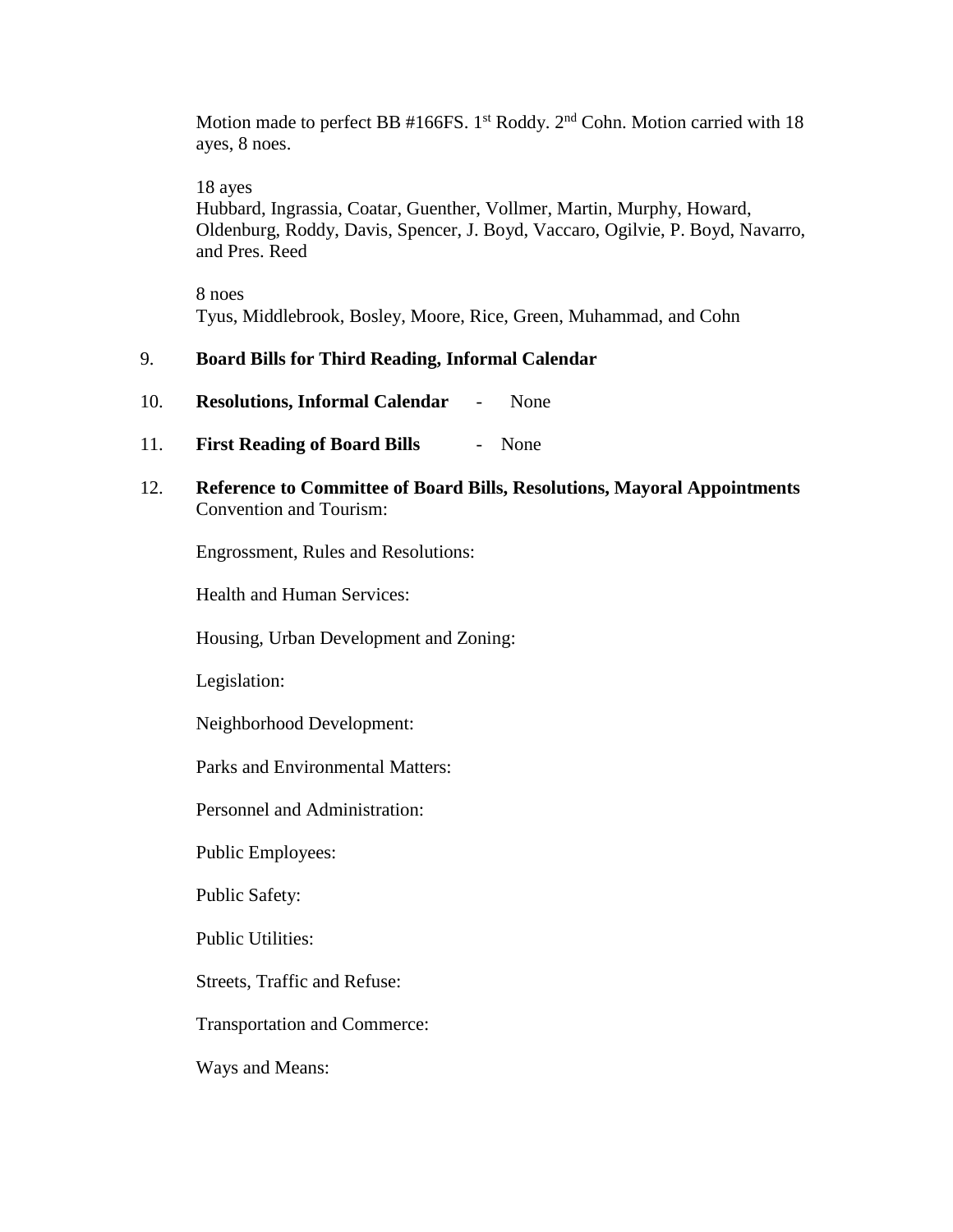### 13. **Second Reading and Report of Standing Committees**

The following BBs were second read: BB #236, #192, #195, #196, #197, #198, #233, #234, #212CS, #235, #231

Motion made to suspend the rules and place BBs 195, 196, 197, 198, 212CS, and 231 on the Perfection Consent Calendar.  $1<sup>st</sup>$  Oldenburg.  $2<sup>nd</sup>$  by Murphy. Motion carried with 27 aye votes.

27 ayes

Tyus, Middlebrook, Bosley, Moore, Hubbard, Ingrassia, Coatar, Rice, Guenther, Vollmer, Martin, Murphy, Howard, Green, Oldenburg, Roddy, Kennedy, Davis, Spencer, Muhammad, J. Boyd, Vaccaro, Ogilvie, Cohn, P. Boyd, Navarro, and Pres. Reed

## 14. **Report of Special Committees** - None

## 15. **Perfection Consent Calendar**

BB #155, #156, #224, #225, #227, #230, #78, #97, #186, #187, #199, #205, #206, #208, #209, #210, #211, #218, #220, #221AA, #188AA, #175CS, 200, #201, #226, #228, #229, #26, #136, #222, #223

Alderwoman Tyus requested BB #222 be placed on Regular BB for Perfection

Motion made to adopt Perfection Consent Calendar. 1<sup>st</sup> Kennedy. 2<sup>nd</sup> Vollmer. Motion carried by voice vote.

## 16. **Board Bills for Perfection**

BB #104CSAA, #224, #227, #222

Davis requested BB #104CSAA be placed on the Perfection Informal Calendar.

Motion made to perfect BB  $#224$ . 1<sup>st</sup> J. Boyd. 2<sup>nd</sup> Cohn. Motion carried by voice vote.

Oldenburg requested BB #227 be placed on the Perfection Informal Calendar.

Motion made to perfect BB  $#222$ .  $1^{st}$  J. Boyd.  $2^{nd}$  Oldenburg. J. Boyd requested BB #222 be placed on the Perfection Informal Calendar.

17. **Third Reading Consent Calendar** - BB #185, #203, #204, #213, #214, # 9, #170, #189, #96, #194, #202, #207

Motion made to suspend the rules and place BB #200, #201, #225, #226, #228, #78, #97, #230, #223, and #224 on Third Reading Consent Calendar. 1<sup>st</sup> Kennedy. 2<sup>nd</sup> Vollmer. Motion carried with 23 aye votes.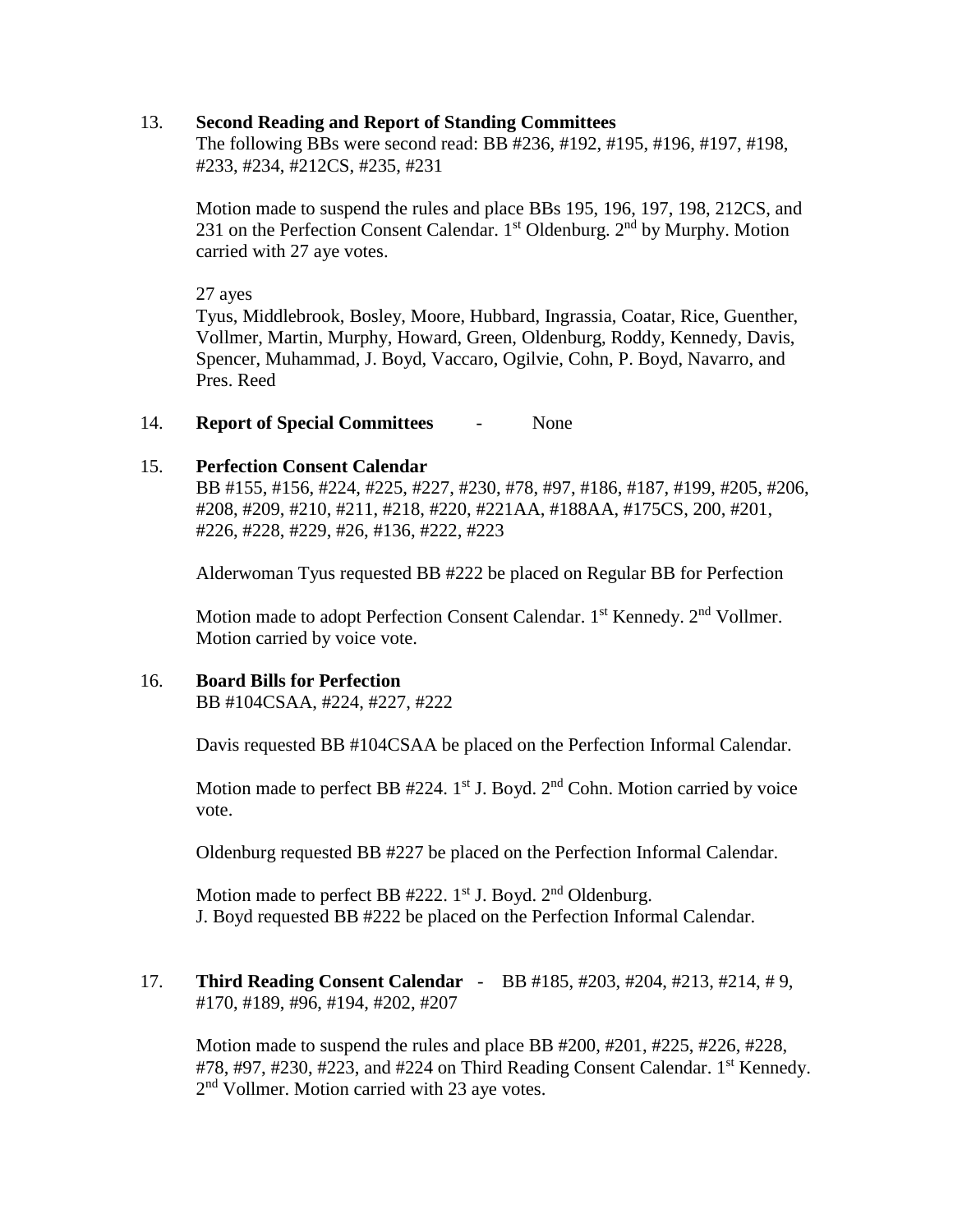23 ayes

Tyus, Middlebrook, Bosley, Moore, Ingrassia, Coatar, Rice, Guenther, Vollmer, Martin, Howard, Green, Kennedy, Davis, Spencer, Muhammad, J. Boyd, Vaccaro, Ogilvie, Cohn, P. Boyd, Navarro, and Pres. Reed

#### 18. **Third Reading / Report of Engrossment and Final Passage** BB #177, #215FS

Motion made to appeal President's ruling.  $1<sup>st</sup>$  Muhammad.  $2<sup>nd</sup>$  Tyus. Motion failed with 9 ayes, 16 noes.

9 ayes

Tyus, Middlebrook, Bosley, Moore, Davis, Muhammad, Vaccaro, P. Boyd, and Pres. Reed

16 noes

Ingrassia, Coatar, Rice, Guenther, Vollmer, Martin, Murphy, Howard, Green, Oldenburg, Roddy, Kennedy, J. Boyd, Ogilvie, Cohn, and Navarro.

Motion made to call previous question.  $1<sup>st</sup>$  Ogilvie.  $2<sup>nd</sup>$  Vaccaro. Motion passed with 16 aye votes, 8 noe votes, and 1 present.

#### 16 ayes

Middlebrook, Bosley, Ingrassia, Coatar, Guenther, Vollmer, Martin, Murphy, Howard, Oldenburg, Roddy, Vaccaro, Ogilvie, Cohn, P. Boyd, and Navarro.

8 noes Moore, Rice, Green, Kennedy, Davis, Muhammad, J. Boyd, and Pres. Reed

1 present Tyus

Motion made to Third Read and finally pass BB  $#177$ . 1<sup>st</sup> Guenther.  $2<sup>nd</sup>$  Cohn. Motion carried with 22 ayes, 2 noes, and 2 present.

#### 22 ayes

Middlebrook, Bosley, Ingrassia, Coatar, Rice, Guenther, Vollmer, Martin, Murphy, Howard, Green, Oldenburg, Roddy, Davis, Spencer, J. Boyd, Vaccaro, Ogilvie, Cohn, P. Boyd, Navarro, and Pres. Reed

2 noes Kennedy, Muhammad

2 present Tyus, Moore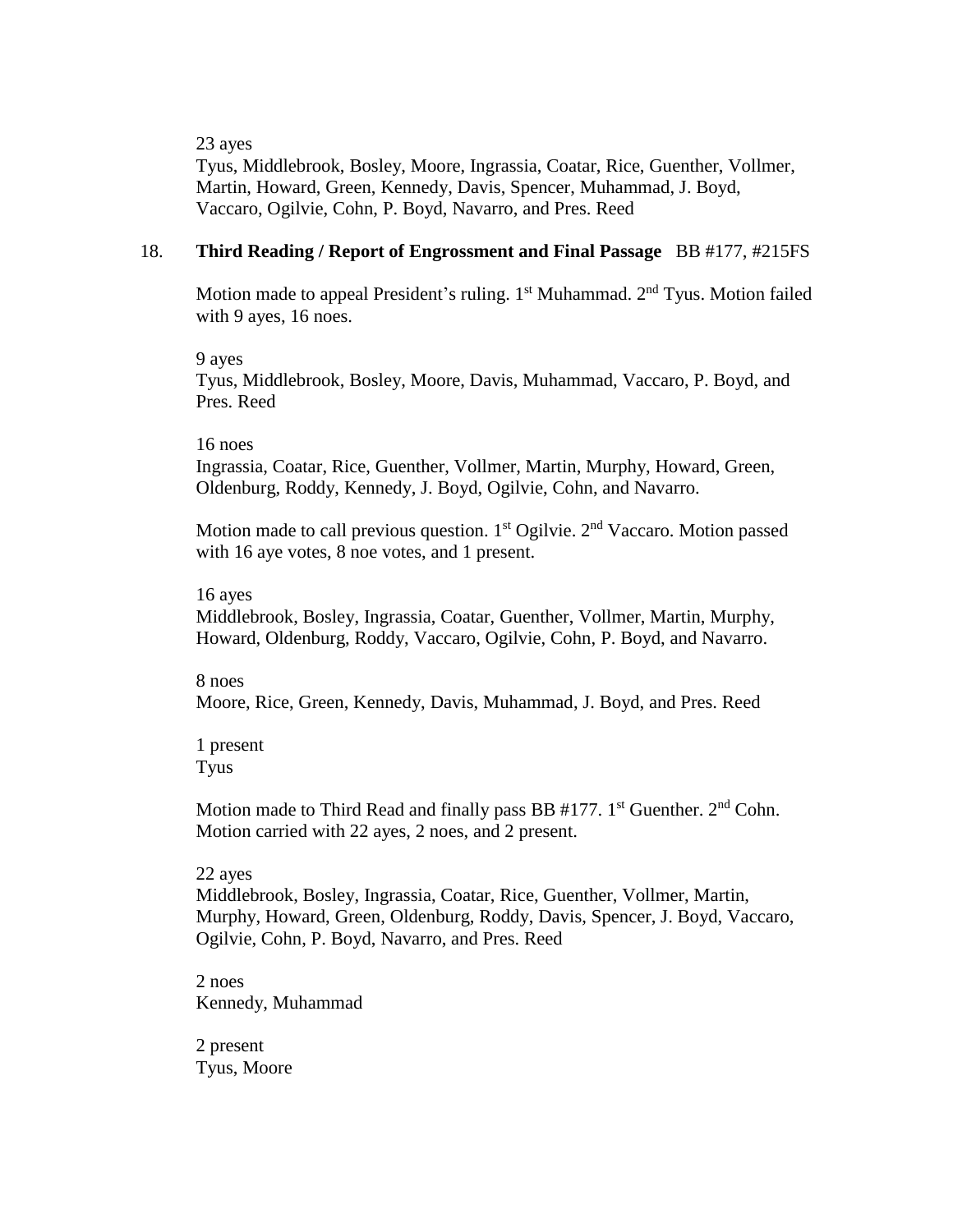Motion made to Third Read and finally pass BB  $#215FS$ . 1<sup>st</sup> Coatar. 2<sup>nd</sup> Ingrassia. Motion carried with 19 aye, 1 present.

23 aye

Middlebrook, Bosley, Ingrassia, Coatar, Rice, Guenther, Vollmer, Martin, Murphy, Howard, Green, Oldenburg, Roddy, Kennedy, Davis, Spencer, J. Boyd, Vaccaro, Ogilvie, Cohn, P. Boyd, Navarro, and Pres. Reed

1 present Tyus

19. **Report of Enrollment Committee** BB #185, #203, #204, #213, #214, #9, #189, #96, #194, #202, #207, #170, #215FS, #200, #201, #225, #226, #228, #78, #97, #230, #223, #224

# 20. **Courtesy Resolutions Consent Calendar -**

Res. #235, #237, #238, #242

Res. #241 – NOT USED

Motion made to embanc Res.  $#237$ . 1<sup>st</sup> Guenther.  $2<sup>nd</sup>$  Rice. Motion carried.

#### 21. **First Reading of Resolutions**

Res. #236, #239, #240, #243

Motion made to suspend the rules and introduce Res.  $#243$ . 1<sup>st</sup> Kennedy. 2<sup>nd</sup> Ingrassia. Motion carried with 22 aye votes.

22 ayes

Tyus, Middlebrook, Bosley, Ingrassia, Coatar, Rice, Guenther, Vollmer, Martin, Murphy, Howard, Green, Roddy, Kennedy, Davis, J. Boyd, Vaccaro, Ogilvie, Cohn, P. Boyd, Navarro, and Pres. Reed

Motion made to adopt Res  $#236$ . 1<sup>st</sup> Ingrassia.  $2<sup>nd</sup>$  Cohn. Motion carried.

Motion made to adopt Res. #239. 1<sup>st</sup> Vaccaro. 2<sup>nd</sup> Coatar. Motion carried.

Motion made to send Res.  $#240$  to the Resolution Committee.  $1<sup>st</sup>$  J. Boyd.  $2<sup>nd</sup>$ Cohn. Motion carried.

Motion made to adopt Res. #243. 1st Kennedy.  $2<sup>nd</sup>$  Rice & P. Boyd. Motion carried by voice vote.

## 22. **Second Reading of Resolutions, Committee Reports and Adoptions** -

Appointment to the St. Louis Housing Authority Commission: Annetta Booth.